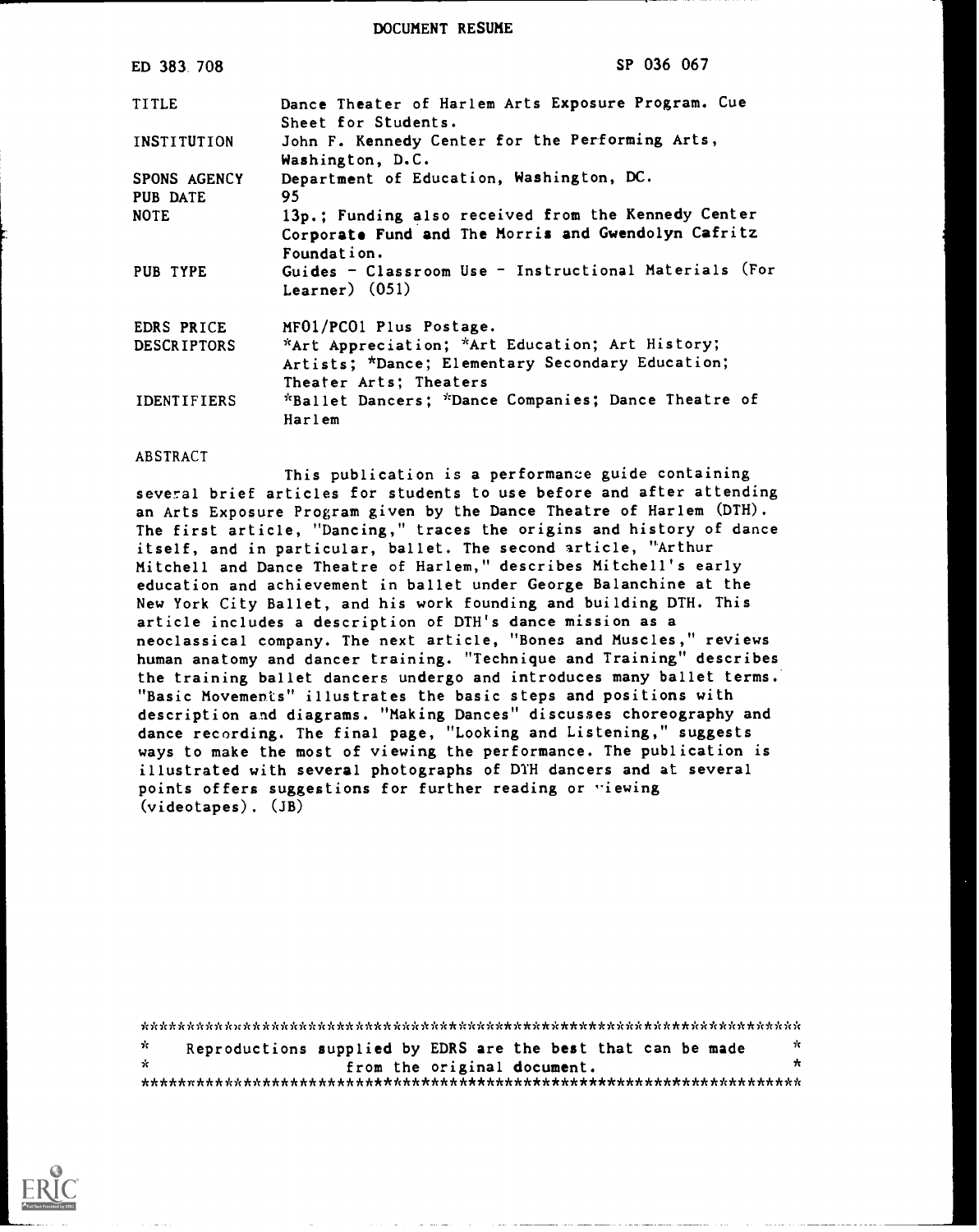

WELCOME to Cuesheet, one of a senes of performance guides published by the Education Department of The John F. Kennedy Center for the Performing Arts. Washington, D.C. This Cuesheet is designed to be used before and after attending an Arts Exposure Program given by Dance Theatre of Harlem.

r an Aon

**ARRET S** 

at

The Arts Exposure Program is an informal performance on the art of dance. In the program, dancers demonstrate the exercises they do every day and how those exercises are put together to form the dances they do. In addition, parts of four different ballets are performed. throughout the program, a narrator gives information about dancers' daily training, how exercises form the basis for dance movements, and how sets, lighting, and costumes are important parts of presenting dance on stage.

### What's In Cuoshoot?

Dancing, page 2-3 Arthur Mitchell and Dance Theatre of Harlem, pages 4-5 Bones and Muscles, page 6 Technique and Training, page 7 Basic Movements, pages 8-9 Making Dances, page 10-11 Looking and Listening, page 12

E 2005 P

RT CODY AVAILA DLE

iii 1111111 111111

U.S. DEPARTMENT OF EDUCATION [15] EDUCATIONAL RESOURCES INFORMATION <sup>2</sup><br>CENTER (ERIC)

- This document has been reproduced as<br>received from the person or organization originating it
- Minor changes have oeen mace to .mprove reproduction quality

**Florida Andrew Street, The Telecometry** 

'Yin 4,71.

points of view or opinions slated in this 4ocument do not necessarily reoresent official OERI position or policy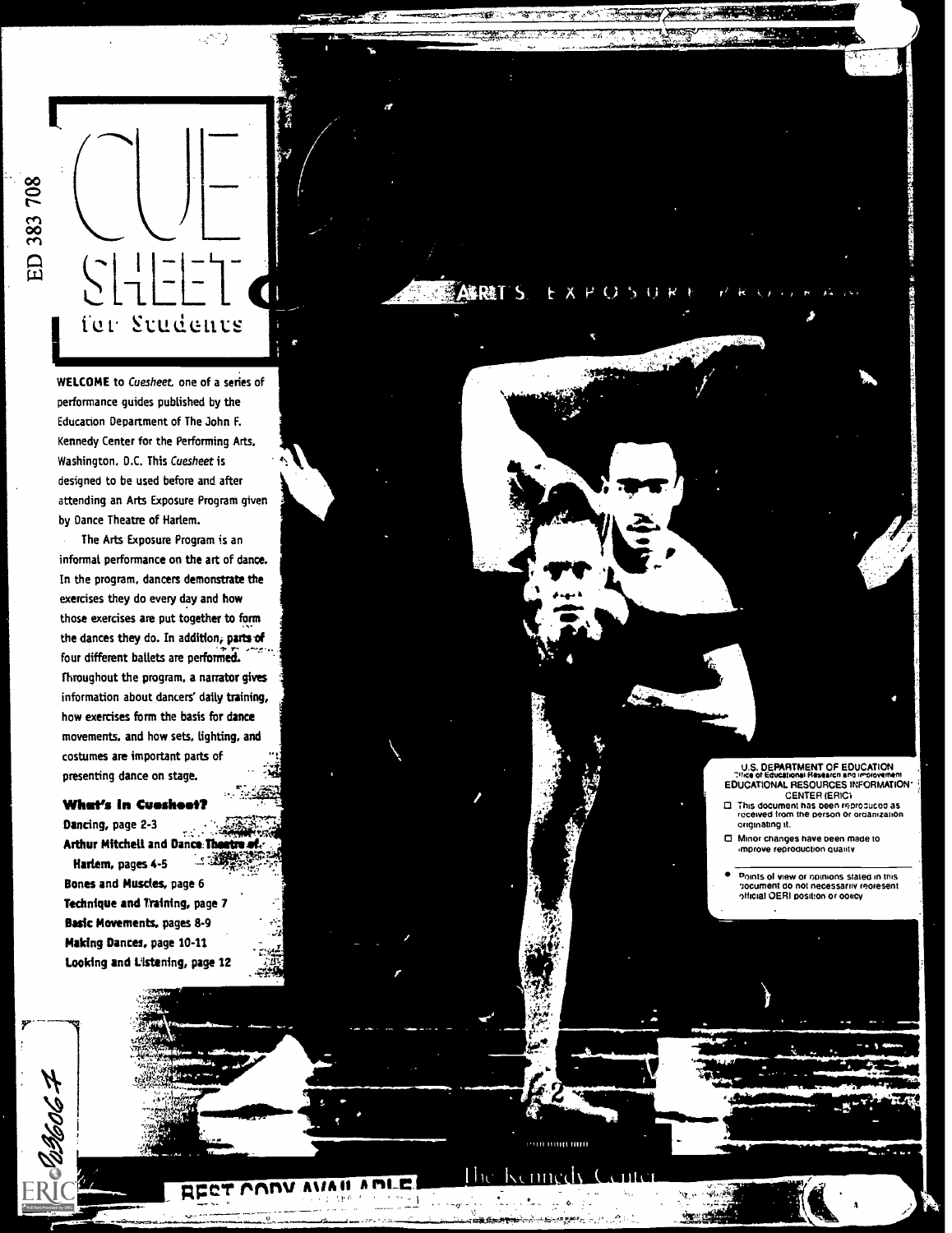### People have always danced.

In some societies people dance mostly for religious reasons. They want to appease the gods, to ward off evil, to pray for rain, to have a good harvest. In other societies, people dance mostly for their own amusement-by themselves or with others. In some places, dance is a performing art in which people dance to entertain others.

 $\blacksquare$ 

When people dance they move their bodies rhythmically to express ideas or emotions. Most of the time, dance has a structure. Sometimes it is improvised, or made up on the spot. But it is always rhythmical and it always occurs in space and time.

All dances are made up of sequences of steps and gestures called phrases. Phrases make up a dance the same way that words are put together to form a sentence. In tribal societies, where dances are mostly religious, people usually dance in a group in a circle in societies where people dance mostly for their own amusement, two people usually dance together, and sometimes people dance in small groups. When people dance to entertain others, they usually do so in groups called companies. There are different kinds of dance companies, such as ballet, ethnic, modern, and jazz.

In tribal societies, forms of dance remain the same and are passed from one generation to another. In other societies, some social dances, called ethnic or folk dances, also remain the same and are passed from one generation to another. But social dances usually change over time. In the United States in the 20th century, some of the social dances that have been popular include the Charleston, the two-step, the jitterbug, the rhumba, the twist, salsa, and hip-hop.

Dances performed for audiences are almost always choreographed, or made up by one person, just as a composer makes up a piece of music. These dances may also be passed from generation to generation within companies. While dance companies perform some dances over a long period of time, new dances are still being choreographed.

Wherever it occurs and whatever form it takes, dance is one of the most powerful and interesting ways humans express themselves.

Interview your parents or grandparents about the popular dances of their youth. Ask them to teach you some steps. What kind of music did they dance to?

411111111M



Photo by Martha Swope 3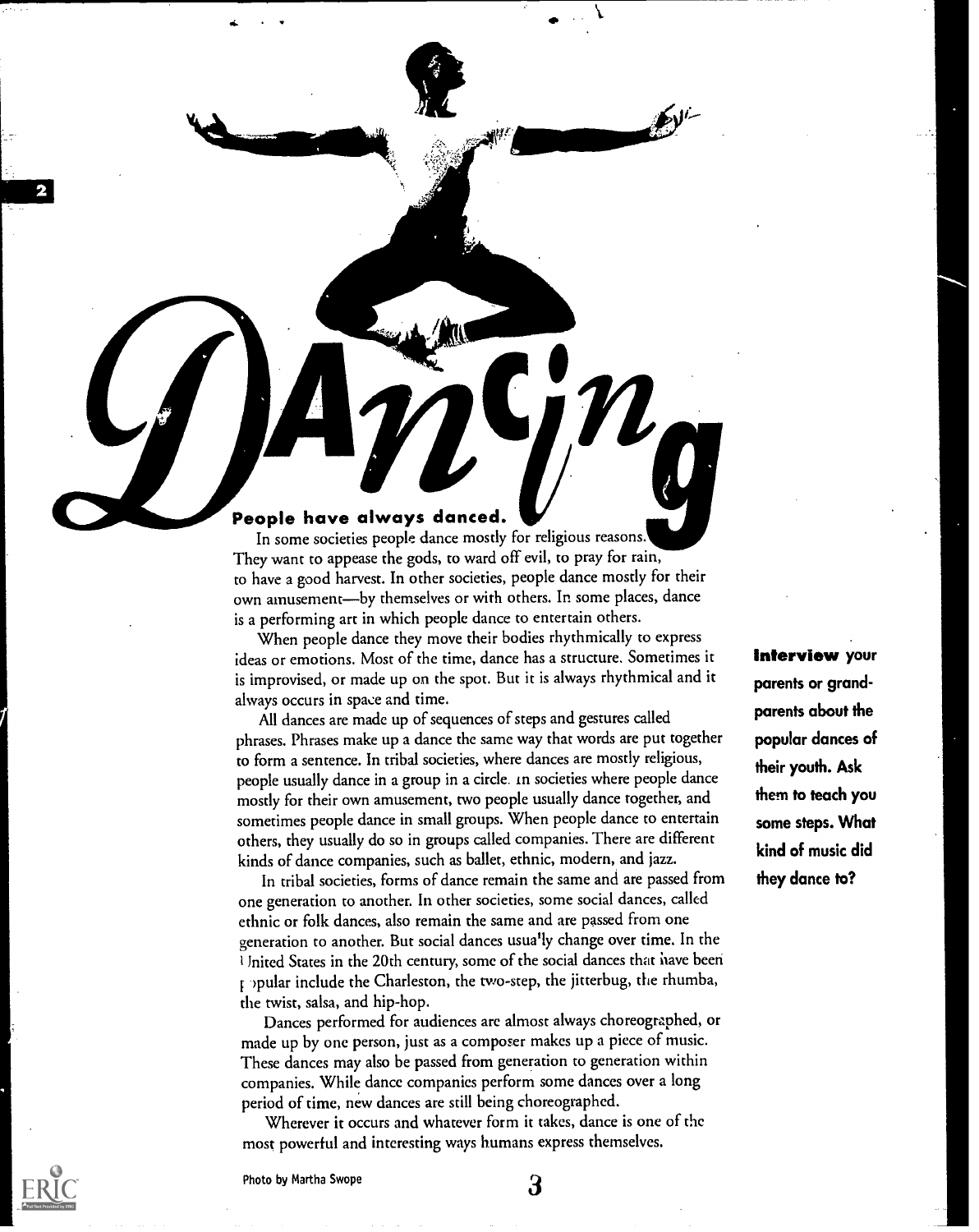### Ballet: How It All Began

Collect pictures of ballerinas from the 17th century to today. Describe how their costumes have changed.

### PROFESSIONAL DANCERS

are people who have trained for many years to achieve a high level of performance skill. Their job is dancing, and they are paid for their work.

TUTU. A short fluffy skirt that allows a ballerina's legs to be seen.

BALLERINA: a female ballet dancer.

PRIMA BALLERINA: a star female ballet dancer.

DANSEUR: a male ballet dancer.

PREMIER DANSEUR: a star male ballet dancer.

YOU MAY WANT TO READ... Ballet: An Illustrated History<br>by Mapy Clarke and Clement is the only major bal! by Mary Clarke and Clement Crisp. New York: Viking Penguin, 1993.

"Once upon a time there was a king who liked to dance." It may sound like the beginning of a fairy tale, but it's not. The king was Louis XIV, who ruled in France from 1643-1715. The king gave great balls at which everyone danced in fancy clothes. Sometimes, dances, called ballets, were performed for the king. They were stories about Greek myths and Roman history, and other important events or people. Sometimes Louis would dance in the ballets.

The ballets became more and more complicated and difficult to perform. The king liked watching the ballets, and moved them from ballrooms into theaters so everyone could see them better. He started the first school to train professional ballet dancers.

Soon ballet dancing was popular not only with kings and queens all over Europe, but also with ordinary people. Ballerinas began to dance on the tips of their toes and to wear tutus.

> During the 18th century, the Empress of Russia, Catherine the Great, invited French ballet dancers to Russia. Soon that country became the center of ballet.

Ballet became popular in the United States during the 20th century. George Balanchine, a Russian dancer and choreographer who became an American, did much to make it well known.

One of Balanchine's students was Arthur Mitchell, who became a leading dancer for Balanchine's New York City Ballet. He was the first African American to become a member of a major ballet company, and to excel in what had been considered a European art form. Later, Mitchell founded Dance Theatre of Harlem, which iompany composed primarily of African Americans.

Three hundred years have passed since the beginning of ballet, but it continues to challenge dancers and fascinate audiences.

Ballet began with the enthusiastic support of King Louis XIV of France.

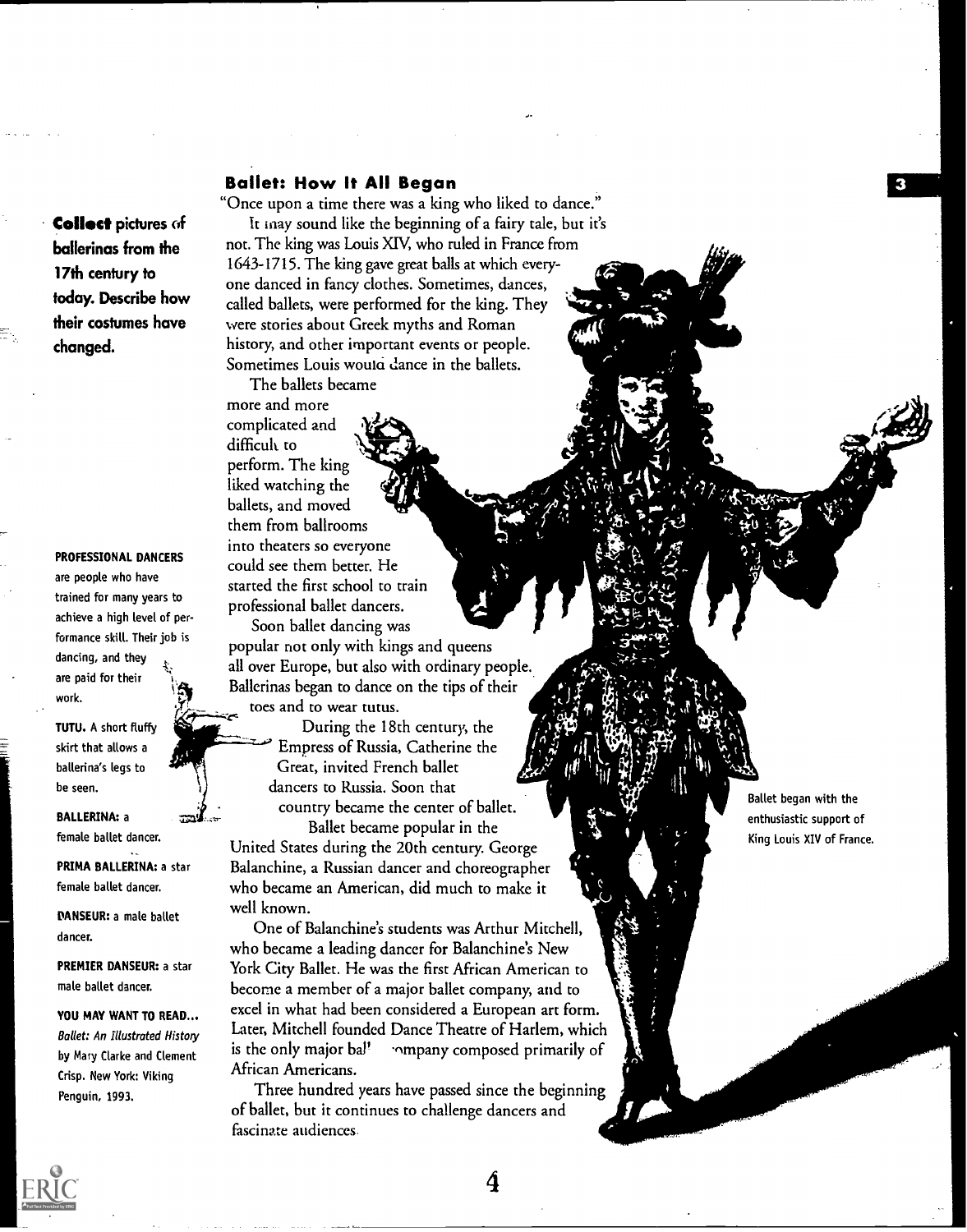### As a junior high school student in Harlem,

New York, in 1948, Arthur Mitchell enjoyed social dancing. At school dances he was the one everyone noticed. Impressed by his dancing, a teacher suggested that Mitchell audition for New York's High School of the Performing Arts. Even though he had no dance training, he auditioned. The judges liked what they saw, and Mitchell was accepted at the school.

In school Mitchell studied jazz, tap, and modern dance, as well as other high school subjects. His hard work was rewarded at graduation, when he was honored with the school's highest dance award and was offered two scholarships to continue his dance study-one in modern dance, the other in ballet.

Mitchell chose the scholarship to the School of American Ballet the school where most of the dancers from the New York City Ballet company train. He decided to go there even though he knew African-American dancers were not accepted in the ballet world at that time. He hoped that by excelling in ballet, he would prove that a good dancer is a good dancer no matter what his or her skin color.

## RTHUR MITCHELL and DANCE THEATRE OF HARLEM

Three years later, at the age of 21, Arthur Mitchell was invited to join the New York City Ballet. George Balanchine, the renowned choreographer and director of the company, admired the talented young Mitchell so much that he choreographed dances especially for him. Mitchell became a star (premier danseur) in the company and was acclaimed throughout the world.

When Arthur Mitchell became a professional dancer, he experienced the feeling of being "only one of a kind". As the first African-American male

dancer in a major ballet company, he encountered many of the prejudices faced by African Americans in the 1950s. Some people objected to his dancing with white females and did not want him to dance on television with a white female partner. Fortunately, Mitchell is a trailblazer, and his artistry and humanity overcame the prejudice. After Dr. Martin

Luther King Jr. was assassinated in 1968,





"We have to prove beyond the shadow of a doubt that it is talent and training, no<sup>+</sup> color that makes a ballet dancer." Arthur Mitchell

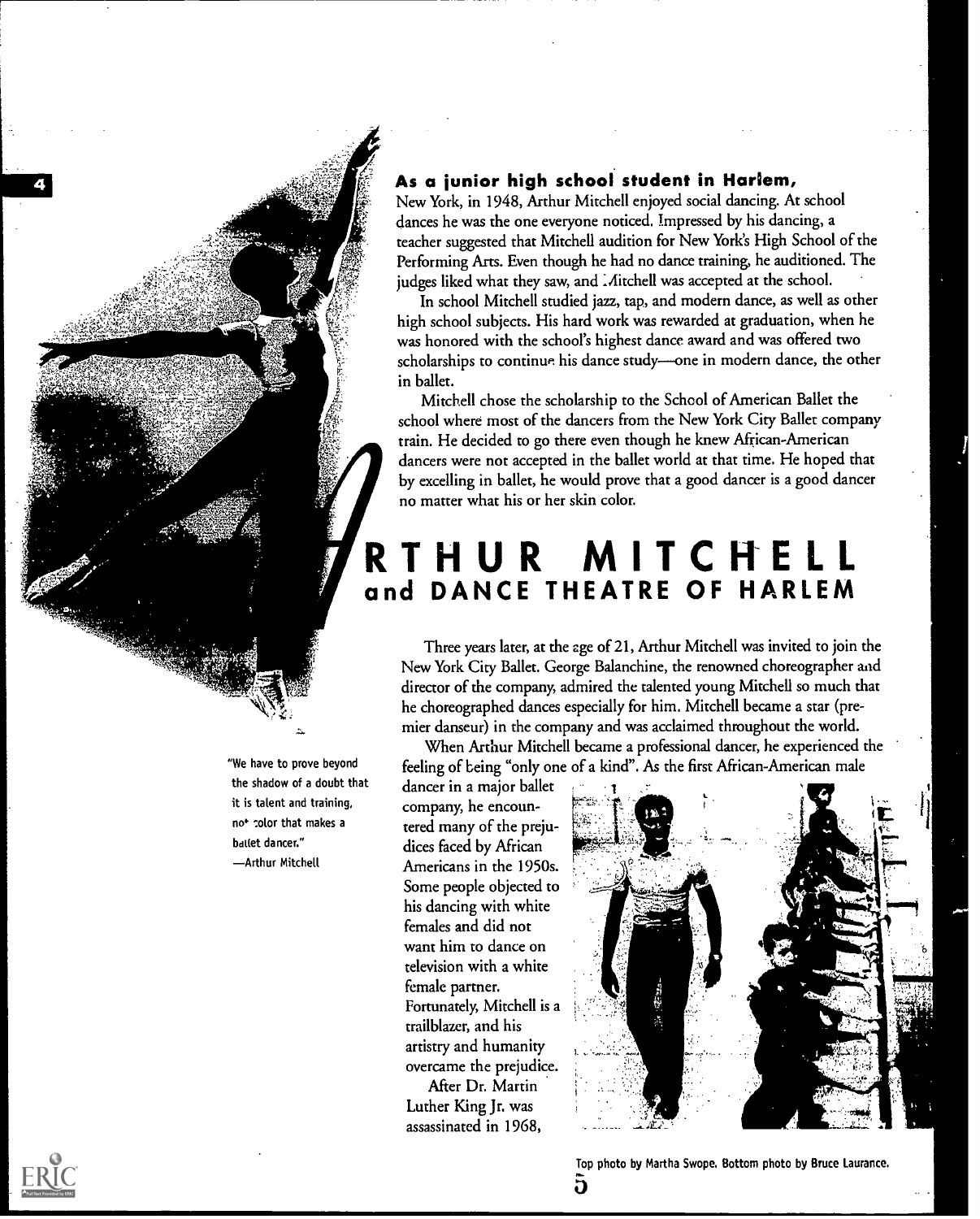

Find a copy of the Russian fairy tale "The Firebird" and share it with classmates, friends, or family members. Ask your teacher or someone at home to help you find a recording of the music by Igor Stravinsky. Listen to it. Pick one section you like the best and make up a dance to it. Perform it for others.

Mitchell decided to start a ballet school in his home neighborhood, Harlem. Dr. King, who was known for his dedication to fighting prejudice through peaceful means, was an inspiration to Mitchell. Like Dr. King, Mitchell also had a dream: he wanted to fight prejudice against African Americans dancing ballet. He wanted to show the world that African Americans have the same ability to perform ballet as others.

Mitchell began the School of Dance Theatre of Harlem with his former ballet teacher, Karel Shook. Working in a garage,

Mitchell began teaching a handful of young people. Word of his work quickly spread throughout the community. Young and old people came in from the streets to watch the classes. Within four months, Mitchell was teaching classes to 800 young people, providing them with successful role models and professional goals.

Today the School of Dance Theatre of Harlem has an enrollment of over 1,300. Students of all races study ballet, jazz, tap, and ethnic dance. Other studies have included mime, music, chorus, percussion, costur. : design and construction, stagecraft, and dance administration. Many students graduate to the professional Company of Dance Theatre of Harlem.

### DTH's Dance Mission

DTH is like no other dance company in the world. It mixes classical ballet dance traditions from Europe; ethnic dance traditions from around the world; and modern dance traditions

which are especially American (jazz, tap, social). Arthur Mitchell describes DTH as a `neoclassic' dance company.

Z DTH, mostly an

African-American company, has a social mission as well as an artistic one.

Through community outreach programs, DTH provides lectures, demonstrations, and classes. These introduce the discipline of ballet as an avenue for personal development and enrichment. DTH also works to increase audiences' understanding and appreciation of dance.

DTH tours for many weeks each year, performing throughout the United States and the world. Some of the places the company has performed are England, Australia, Japan, Russia, Argentina, Spain, Denmark, Venezuela, Brazil, Egypt, and South Africa.

In 1992 DTH visited Johannesburg, South Africa and its surrounding townships, where they performed, taught various classes, and held special workshops. The program 'Dancing Through Barriers' was a highlight in the history of the company. It was the first time that people of different ethnic backgrounds were together in the Johannesburg Civic Theatre as audience, performers, and orchestra.

6

YOU MAY WANT TO READ... Black Dance in the United States from 1619 to 1970 by Lynne Fauley Emery, Palo Alto, Calif.: National Press Books, 1972; and Block Dance in Americo, A History Through Its People by James Haskins, New York: Thomas Y. Crowell, 1990.

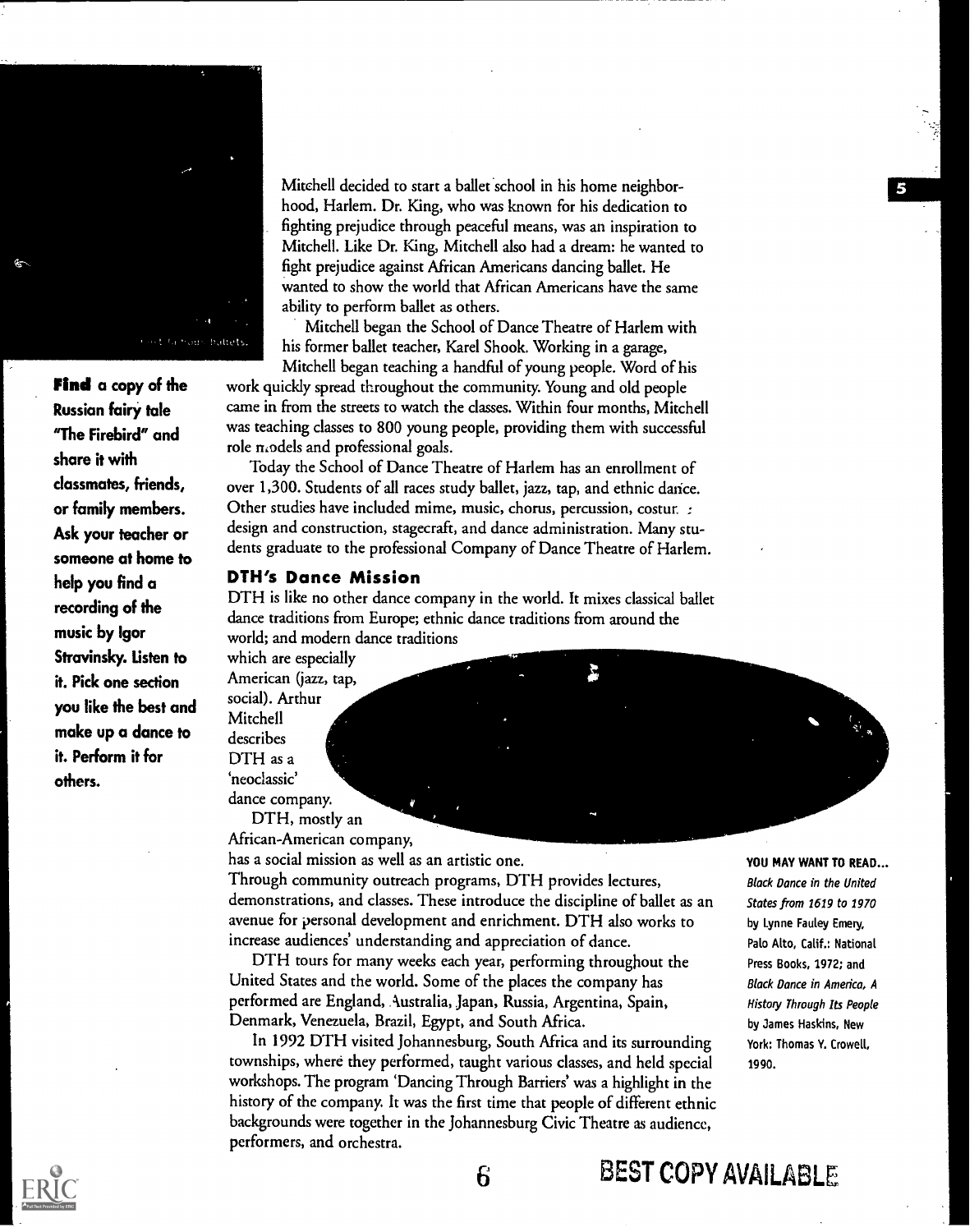### In order to take proper care

of their instruments-bodies, dancers must be concerned about anatomy, especially bone structure and muscles.

Bones work like a big clothes hanger. They give the body shape and keep the organs inside in place. There are three, large bony areas of the body, each shaped like a circle. When they are kept in balance with each other, the body is lined up properly.

The smallest of the bony circle is the skull, which sits at the top of the spine and protects the brain.

arvan k

includes the clavicles in front and the shoulder blades (scapula) in back The arms are attached to the shoulder area by a joint which allows great freedom of movement. The third circle of bones is the pelvic area, which has

The next bony circle is the shoulder area, which

the pelvis on the sides and the tail bone (coccyx) in back. The thigh bones (femur) connect to the hip bones, allowing a large range of movement for the legs.

**d** 

R,

The backbone is a series of 26 smaller bones, called vertebrae, which connect the three bony circles of the head, shoulder, and pelvic areas. The vertebrae are connected so that the body can bend, twist, and turn. The 24 rib bones are attached to the vertebrae. They make a cage to protect the heart and lungs.

Muscles cover the bones and help to move them. The muscles are joined to the bones by long, stretchy, rubberband-like attachments called ligaments.

In ballet class, dancers learn exercises which help to make their muscles strong and flexible. Both male and female professional dancers often do special exercises to help develop their muscles. Muscles can be torn if they are not "warmed up" before exercise. A torn muscle must rest for four to six weeks in order to heal. That is a long time for a dancer to be out of class and unable to perform.

Let a partner draw an outline of your body on a piece of large paper. Using different crayons, sketch in some of your bones and muscles. Label them.

"A dancer's instrument is his/her body." Arthur Mitchell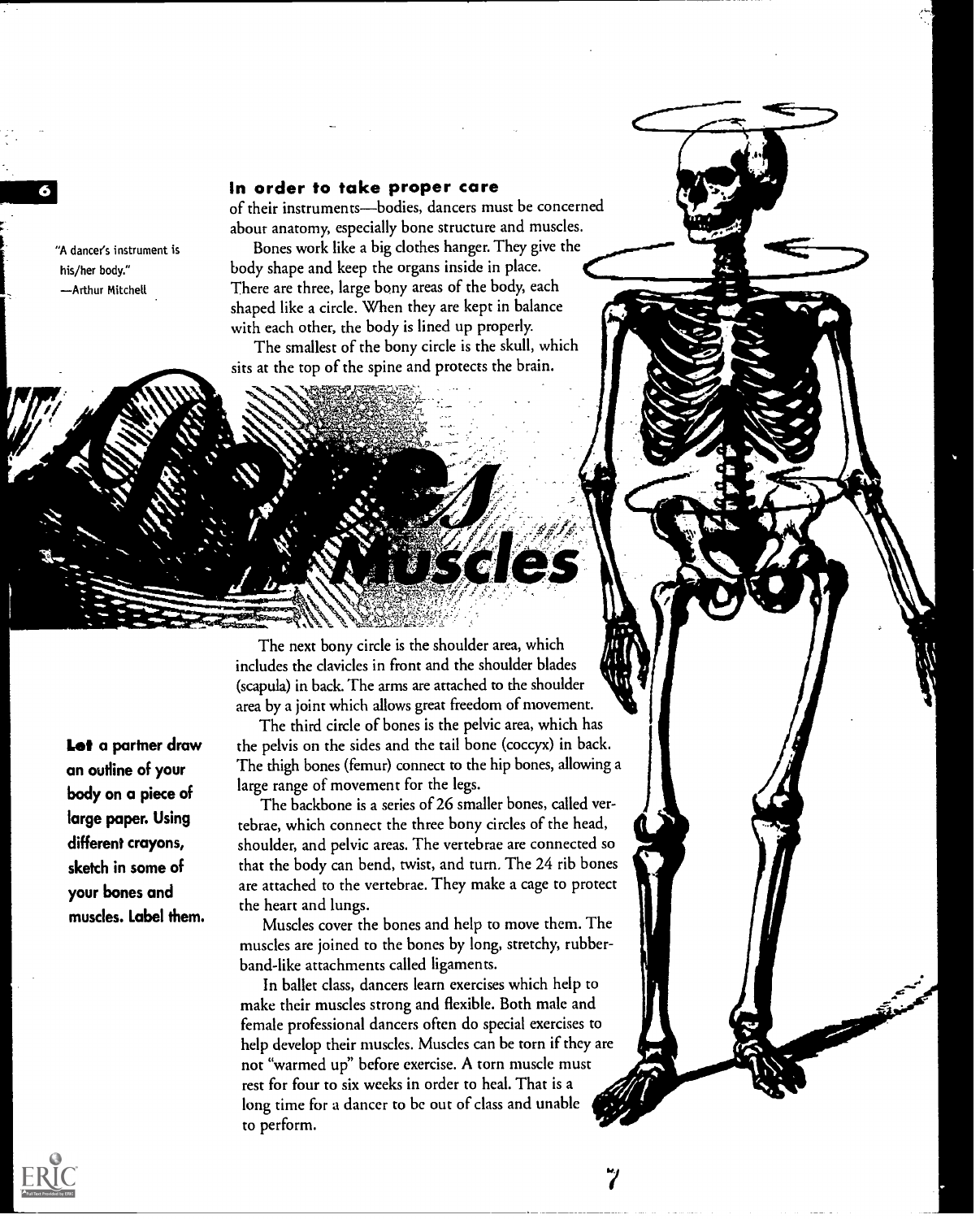

Male and female dancers wear leotards and tights during classes and rehearsals. DTH ballerinas dye their tights (and toe shoes) to match their skin tones.

### Ballet class is conducted in a dance studio,

which is a large, empty room with a special floor (often wood with a thin layer of linoleum over it). Along one wall is a long wooden rail called a barre, which the dancers sometimes hold lightly for support. Another wall is covered by mirrors so that dancers can observe their movements. Often, in one corner of the studio a pianist plays music for the class.

Ballet students enter the studio quietly. The class begins with strengthening and stretching exercises at the barre. Next, students go to the center of the studio, where they practice different steps, combinations of steps, and turns. The last part of the class is spent learning and practicing big steps that let the dancers travel through space. Throughout class, the teacher demonstrates and describes movements which students imitate. At DTH, students thank the teacher with applause.

Ideally, boys and girls begin ballet classes between 8 and 12 years of age. After they learn the basics, the boys and girls move on to advanced classes. In specialized classes the boys work on jumps, leaps, and turns. The girls prepare for pointe work, done in special shoes which allow them to stand on their toes. They also work together in adagio (partnering) class. In order to keep their bodies in proper shape, dancers continue to take classes

mstAINII

every day throughout their careers. They never stop learning.

ADAGIO (PARTNERING)

When male and female dancers dance in pairs, they frequently perform difficult lifts and turns which require exact timing and balance. In order to do them with apparent ease, students take classes that help them learn to be good partners.

POLL-UP helps the dancer look as if he or she is standing as tall as possible. Pull-up conveys a feeling of 'lift' throughout the body. "The ears are over the shoulders, shoulders over the hips, and hips over the balls of the feet." - Martha Graham

SPOTTING-To avoid dizziness when doing turns, dancers focus on one spot as they turn. Many theaters have a small blue or red tight in the balcony on which dancers focus.

TURN-OUT is the rotation of the leg from the hipsocket. Dancers use turnout because it allows greater movement of the leg, enhances the beauty of body line, and provides greater strength of movement.

Mahwah, N.J.: Troll<br>Associates, 1985. YOU MAY WANT TO READ... First Steps in Ballet by Brian Shaw, London: Octopus Books Limited, 1980. A Day in the Life of a Ballet Dancer by John H. Martin, Mahwah, N.J.: Troll Associates, 1985.

TRAINING

"The most important lesson for a dancer to learn is that his/her instrument will only perform equal to the effort they put into developing it."-Arthur Mitchell

 $\bullet$  and  $\bullet$ 

8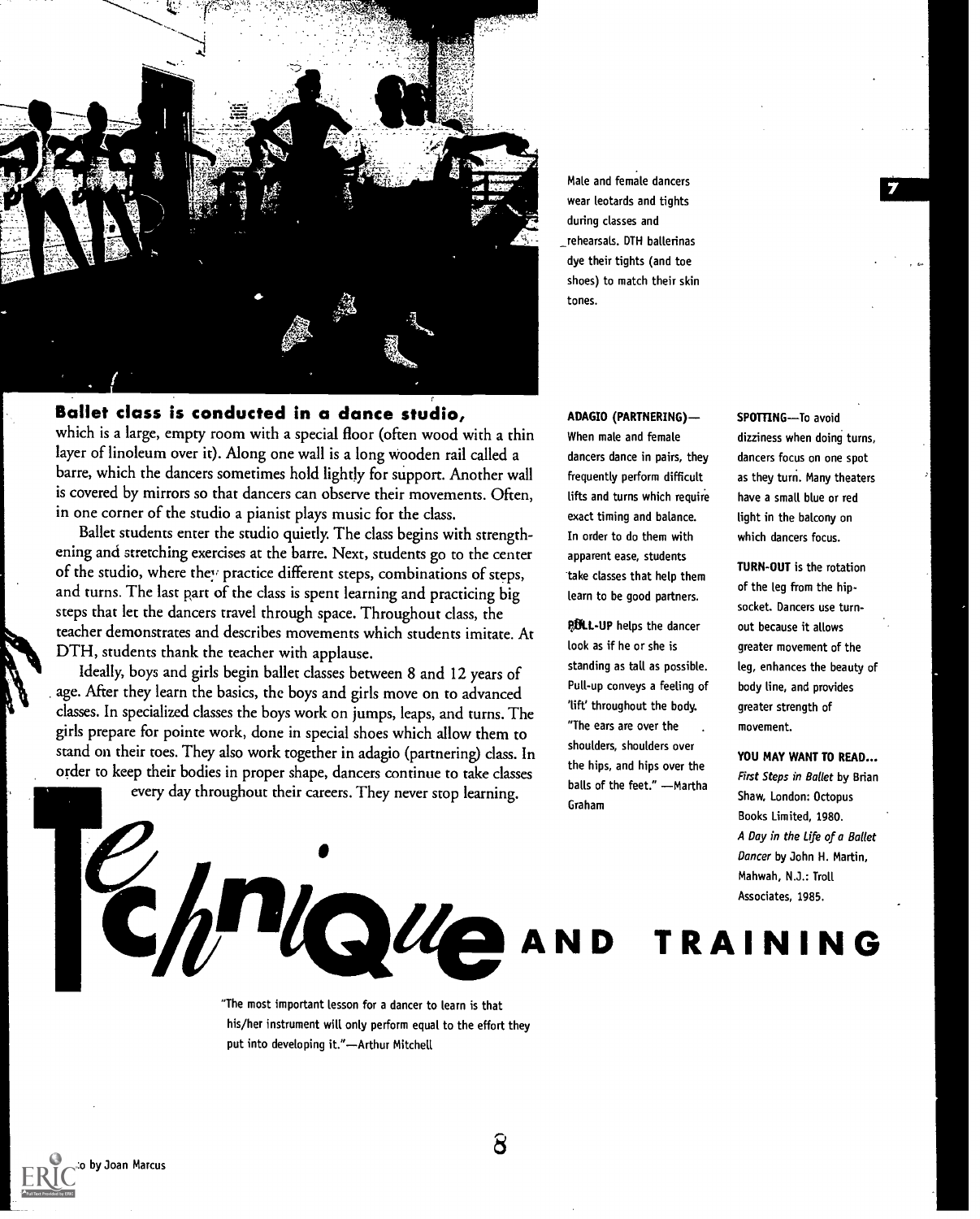### All dance steps begin and end

with one of the five basic positions. The five basic positions of the feet in ballet were developed in the 1700s and remain basically the same as when they were first introduced. They are the positions in which all steps begin and end. The five positions are also used in other kinds of dance.







Below are some exercises that ballet dancers practice every day. You will see Dance Theatre of Harlem dancers demon-

strate them in the Arts Exposure Program.

The movements in these exercises are all used in ballet dances. They have French names because the movements were invented in France in the Court of Louis XIV, where the rules for ballet were developed.Watch for them in the dances performed during the Arts Exposure Program and other ballet performances.

Study the five basic posifions, illustrated here. By yourself or with others, stand in each of the five positions. How easy or how hard are they to do?

### Exercises and Basic Movements

Plié [plee-AY] "to bend." Pliés are good warming-up exercise because they stretch all the muscles of the heels and legs. There are two types of pliés: demi-pliés and grand pliés.

Demi-plié [duh-MEE plee-AY] "half bend." The knees are bent as far as they will go without letting the heels come off the floor.

Grand-plié [grahn plee-AY] "large bend." The knees are bent, keeping the heels on the floor, until it is necessary to lift them off the floor.

Tendu [tahn-DEW] "to stretch." This exercise stretches and strengthens the arch underneath the foot. The leg is turned out, the foot is pointed to the front, side, and back, and side again. After each movement the foot returns to original position. The toe always touches the floor.

Rond de Jambe [rawn duh-JHAHM] "to circle the leg." This exercise loosens up hip ligaments and improves turnout. The leg and foot are brushed forward, then circled around to the back and closed to the original position.

ها



Illustrations courtesy of An Usborne Guide: Ballet & Dance, EDC Publishing, Tulsa, Oklahoma.  $\bf{9}$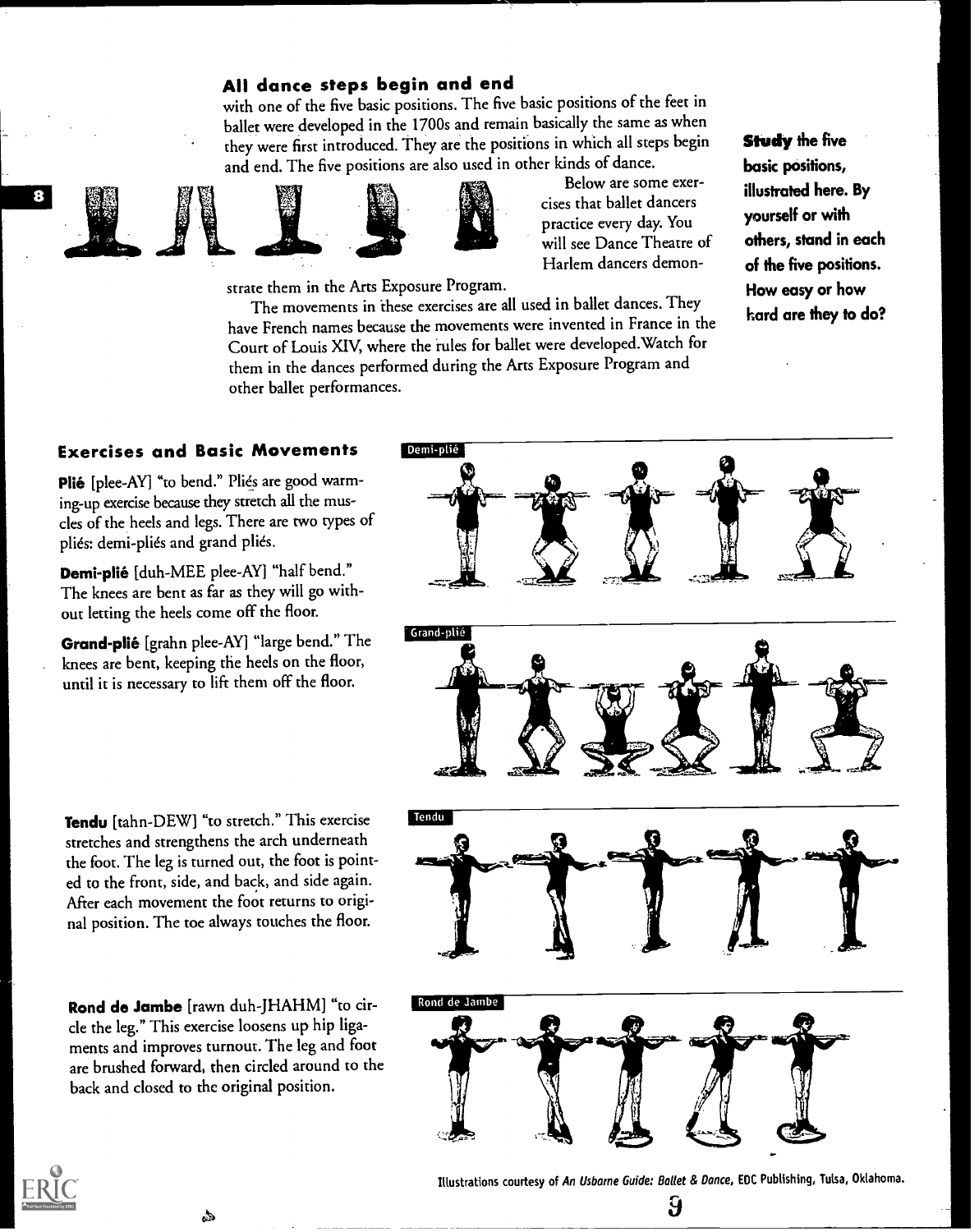Frappe [fra-PAY] "to strike." The ball of the foot strikes the floor with quick movements. This exercise is good for responding quickly. It is also good preparation for jumping steps.

frappe

Battement [bat-MAHN] "beating." The kicking action of the leg. There are two types of battements: grand battements (large kicks) and petits battements (small kicks). The kick can be done to the front, side or back. The exercise strengthens the legs and increases the dancer's ability to stretch.



10

Battement

### Jumps and Traveling Steps

Changement [shahnj-MAHN] "change." A changement is a jump in which the position of the feet is changed before landing.

**Jeté** [jhuh-TAY] "to throw." A jump from one foot to another. The leg is thrown forward, backward or sideways.

**Entrechat** [ahn-truh-SHAH] "interweaving or **Entrechat** braiding." A step in which the dancer jumps straight up in the air and changes the position of the feet a number of times before landing.

Bourrée [bour-REH] "to glide." A series of small steps performed by a dancer on pointe which gives the impression of gliding over the stage.

Pas de Chat [pa-duh-SHAH] "cat step." A jumping step which looks like a cat pouncing on a mouse. The dancer travels through the air in a light, springing movement, often doing several in a row.



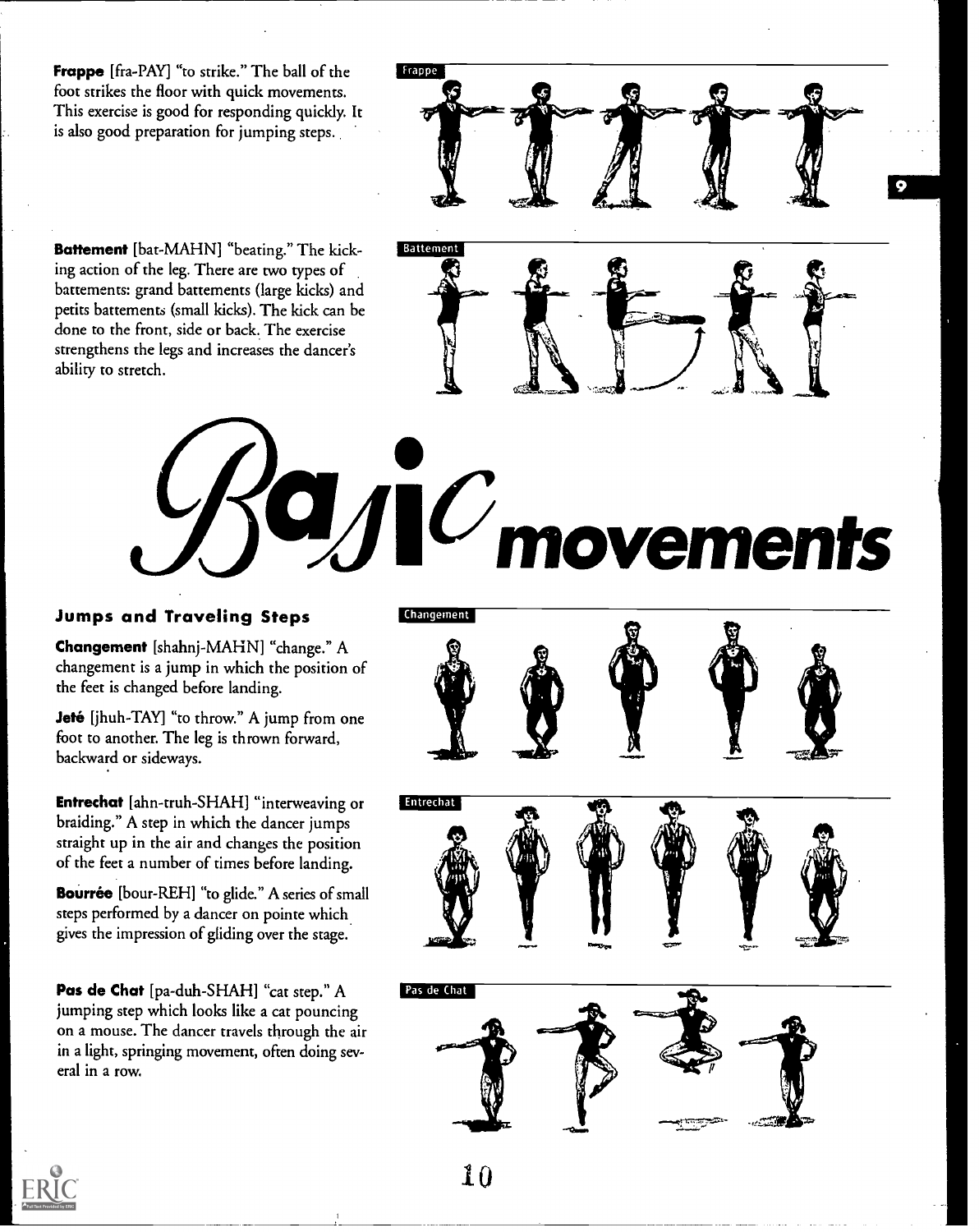TOE SHOE. In the 1800s, female dancers called ballerinas began dancing on the tips of their toes. In this way they appear to be weightless, gently hovering above the ground. By the end of the 1800s every female dancer had to learn to dance on her toes, called 'en pointe.' Modern pointe shoes are made with support under the sole of the shoe, called the shank, and have layers of hardened glue in the tip of the shoe, called the lox, to protect the toes. Pointe shoes usually come in pink satin, but Dance Theatre of Harlem ballerinas have specially colorer toe shoes to match their skin tones.

# ahing<br>DANCES  $\bigcup$

### Choreography is the art of inventing dances.

Choreographers are the people who do the inventing.

Choreographers imagine how dancers can move, alone and with others. Then they work with dancers to make what they have imagined become real. They organize phrases into dances.

Usually choreographers are dancers as well. Choreographers must know about many things besides dancing. They must be able to select music and be able to work with the people who design costumes, sets, and lights. The choreographer is responsible for everything seen in a dance performance.

Ballets are choreographed and rehearsed in a studio, and are performed on a stage. Ballet is an art form that results from the collaboration of a choreographer with many other people: dancers, musicians, set and lighting designers, and stage crew members. The final collaborators are the members of the audience. Only when the audience is present does the dance come to life.

Arthur Mitchell and other American choreographers explore themes and movements special to the American experience. Some American choreographers you may wish to find out about are Alvin Ailey, Debbie Allen, Katherine Dunham, Martha Graham, Gregory Hines, Pearl Primus, and Tommy Tune.

Imagine 3-5 movements you have seen your friends doing. Organize the movements into a phrase. Choose music that goes well with the movement phrase. Record your movement ideas on paper and teach them to another person. Perform your choreography together.

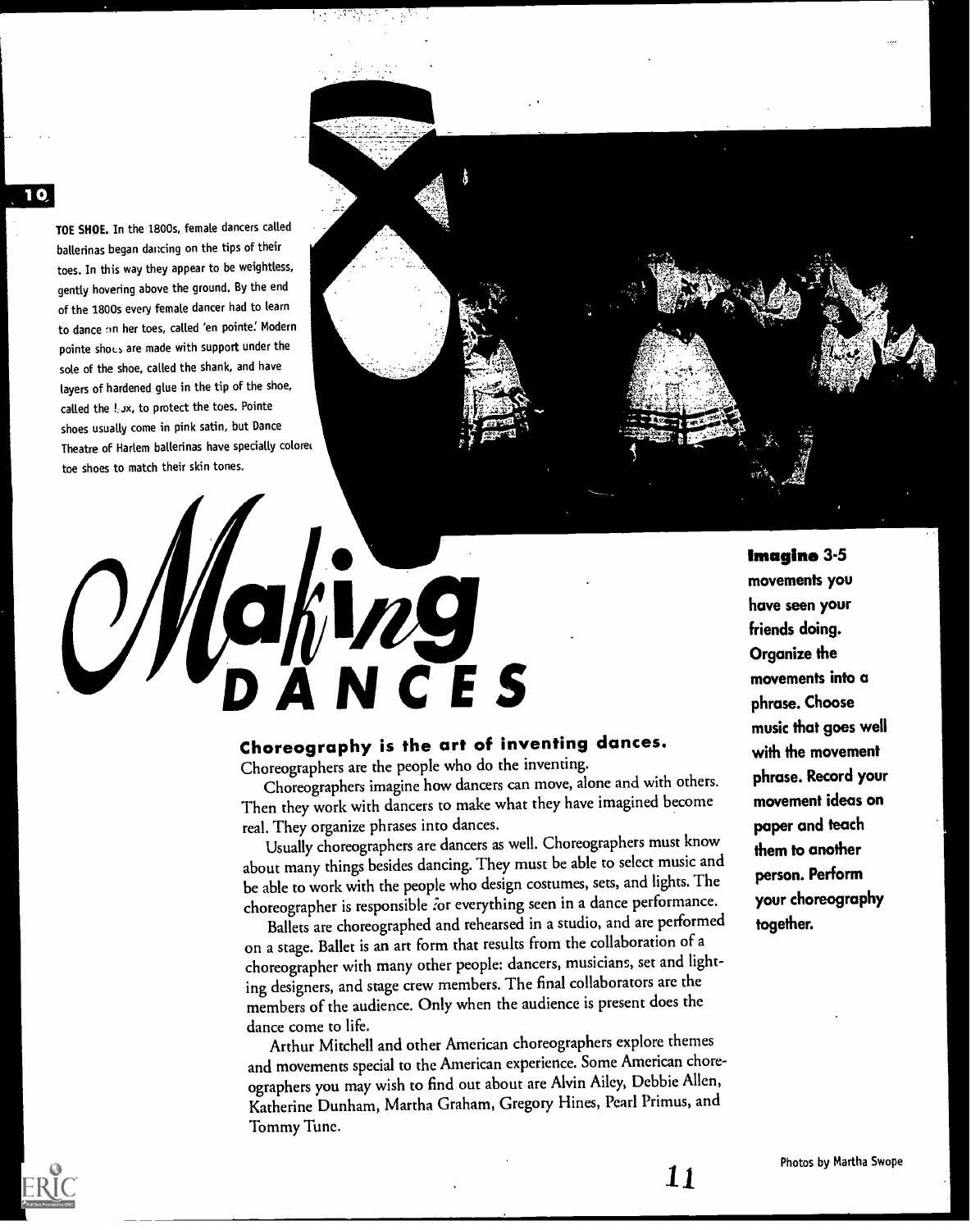### Recording Dance

Some artists have been able to leave a permanent record of their work. In the visual arts, the sculpture or painting is left for the next generation. Composers leave the musical score as a record of their compositions. People in theater have a script from which a work can be partially recalled. However, for a long time dance had no permanent method of record-keeping or notation. Dances were memorized. They were told and shown from one generation of dancers to the next.

Since the 1960s, video has become an important method for documenting dance. Not only does video record the dance steps like other notation systems, it also records the dancer's interpretation of the dance. Video is used sometimes to document daily rehearsals when a dance is being created, and to record performances. Dance Theatre of Harlem uses video to record its work.

YOU MAY WANT TO SEE... Creole Giselle (88 minutes, video). Performance by DTH.

Dance Theatre of Harlem (120 minutes, video). This video includes performances of Fall River Legend, John Henry, The Belovr<sup>4</sup>, and Troy Game.

'Firebird, Arthur Mitchell, and Dance Theatre of Harlem," An arts instructional resource unit from Artsource: The Music Center Study Guide to the Performing Arts. Includes booklet, video clip of Arthur Mitchell, and eight slides from the ballet Firebird. For information call (213) 972-7485.



### You as a Dance Theatre of Harlem Student

The Kennedy Center and Dance Theatre of Harlem (DTH) are engaged in a multi-year residency program that introduces dance to Washington, D.C., area students and teachers. Lecture-demonstrations, workshops, training experiences and live performances are offered to students and teachers in Maryland, the District of Columbia, and Virginia.

Students are selected to participate in a sixteen week series of classes at the Kennedy Center. Approximately 100 students participate in eight weeks of dance classes with DTH teachers. From this group, a smaller number of students is selected for advanced study for eight more weeks. After that, selected students are provided scholarships for further summer study locally (or at the Kennedy Center) during the summer, or at the School of DTH in New York City. If you would like to find out more about participating in the program, write to: Kennedy Center/DTH Community Residency, Education Department, The Kennedy Center, Washington, D.C. 20566-0004.

Perry and Lorraine Graves in Firebird.